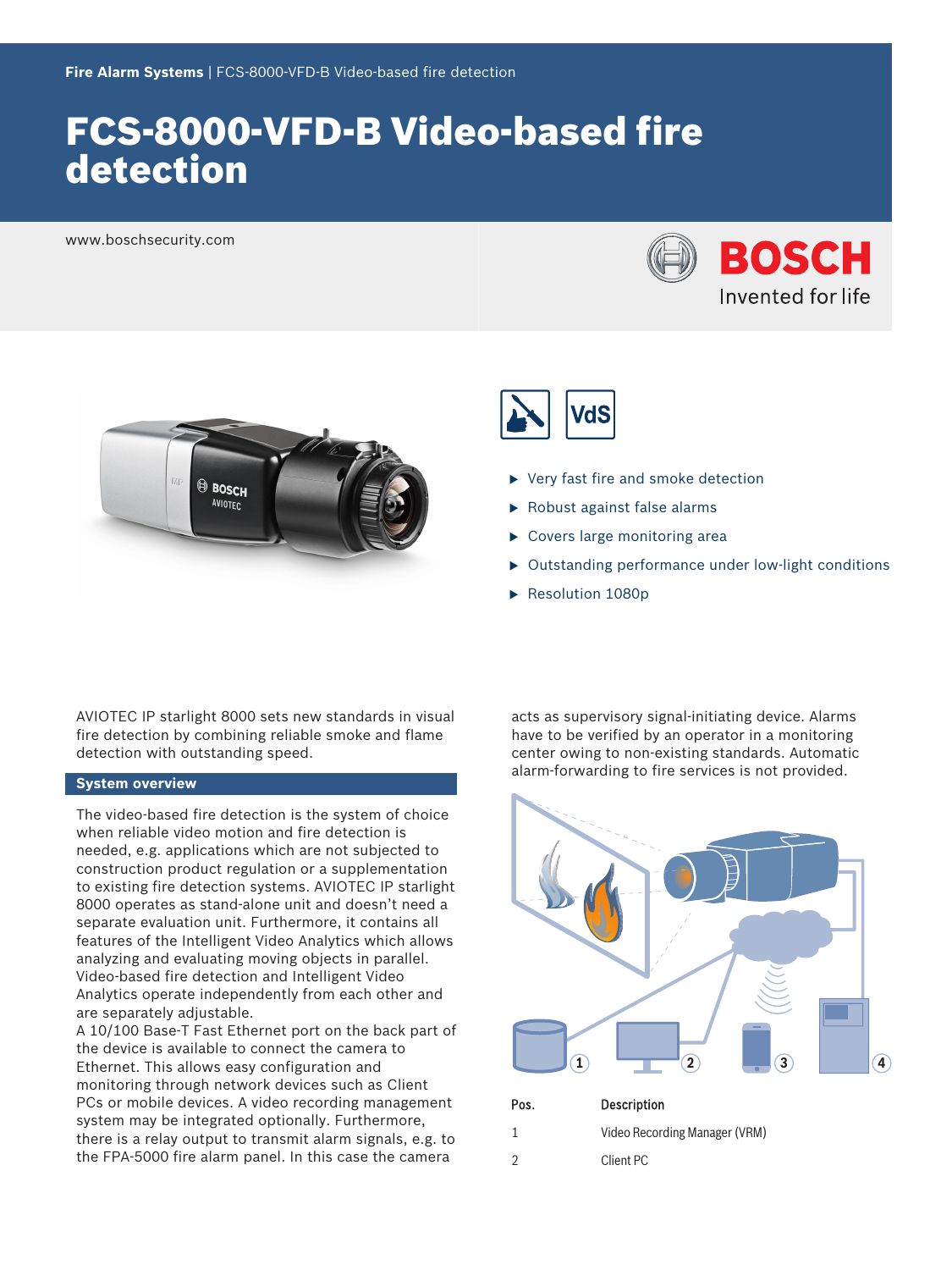4 FPA-5000 Fire Alarm Panel

## **Functions**

# **Fast and reliable flame and smoke detection**

A unique Bosch algorithm based on physical characteristics of fires detects flames and smoke within an incredibly short time span by analyzing video sequences. The video-based fire detection works under remarkable low-light performance (down to 7 lx) and detects test fires TF1 to TF8. In case of flame or smoke detection the video broadcast has the advantage to verify the alarm, speed up the rescue chain and give insights to rescue teams.

#### **Monitoring large areas**

Insensitive to dust and humidity thanks to the optical principle, it is possible to monitor large indoor areas that push conventional systems to their limits. AVIOTEC IP starlight 8000 is the innovative solution for:

- Industry
- Transportation
- Energy & Utilities
- Warehouses

#### **Large application range**

The video-based fire detection is suitable for a range of challenging applications in harsh environments with a high fire hazard like paper mills. Highly versatile in application, AVIOTEC IP starlight 8000 offers the possibility to complement existing systems or to tap into new application fields.

#### **Individually adjustable and adaptable**

Verification time, sensitivity, detection size and selective masking for smoke and flame are individually configurable to adjust them to the customer needs. Flame and smoke detection can be activated or deactivated separately.

#### **Root cause analysis**

Connecting the camera to a video management system offers the possibility to find out the cause of fires. Based on video recordings, incidents can carefully be established and evaluated. This helps eliminating and preventing hazardous situations in the future.

#### **Easy installation**

Power for the camera can be supplied via a Powerover-Ethernet compliant network cable connection. With this configuration, only a single cable connection is required to view, power, and control the camera. Using PoE makes installation easier and more costeffective, as cameras do not require a local power source.

The camera can also be supplied with power from +12 VDC power supplies. To increase system reliability, the camera can be simultaneously connected to both PoE and +12 VDC supplies.

Additionally, uninterruptible power supplies (UPS) can be used to ensure continuous operation, even during a power failure.

For trouble-free network cabling, the camera supports Auto-MDIX which allows the use of straight or crossover cables.

### **Certifications and approvals**

| <b>Standards</b>     | <b>Type</b>                                                                                  |
|----------------------|----------------------------------------------------------------------------------------------|
| <b>Fmission</b>      | EN 55022 Class B (2010), +AC (2011)<br>FCC: 47 CFR 15, class B (2012-10-1)                   |
| Immunity             | EN 50130-4 (PoE, +12 VDC)* (2011)<br>EN 50121-4 (2006), +AC: (2008)                          |
| Alarm                | EN 50130-5 Class II (2011)                                                                   |
| Safety               | FN 60950-1<br>UL 60950-1 (2nd edition)<br>CAN/CSA-C 22.2 No. 60950-1                         |
| Vibration            | Camera with 500 $g$ (1.1 lb) lens as per IEC<br>60068-2-6 (5 m/s <sup>2</sup> , operational) |
| HD                   | SMPTE 296M-2001 (Resolution: 1280x720)<br>SMPTE 274M-2008 (Resolution:<br>1920x1080)         |
| Color representation | ITU-R BT.709                                                                                 |
| ONVIE conformance    | EN 50132-5-2; IEC 62676-2-3                                                                  |
|                      |                                                                                              |

\* Chapters 7 and 8 (mains voltage supply requirement) are not applicable to the camera. However, if the system in which this camera is used needs to comply with this standard, then any power supplies used must comply with this standard.

| Region  | <b>Regulatory compliance/quality marks</b> |                                    |
|---------|--------------------------------------------|------------------------------------|
| Germany | <b>NdS</b>                                 | G 217090 AVIOTEC IP starlight 8000 |
| Europe  | CF.                                        | <b>FCS-8000-VFD-B</b>              |
| USA     | FCC.                                       | <b>FCS-8000-VFD-B</b>              |

#### **Installation/configuration notes**

#### **Disclaimer**

IMPORTANT: Video fire indication systems are video content analysis systems. They give indications for fires and are designed to supplement fire detection systems and human guards in monitoring centers. Video fire indication systems are confronted with a higher amount of challenges considering scenery and background compared to conventional fire detection systems. It cannot be granted that fire is detected in all scenery settings. Thus, the video fire detection system shall be seen as a system that enhances the probability of early fire detection, with the restriction that it might detect false alarms. It shall not be seen as a system that ensures fire detection in all possible image scenarios.

Seller does not represent that the product will prevent any personal injury or property loss by fire or otherwise; or that the product will in all cases provide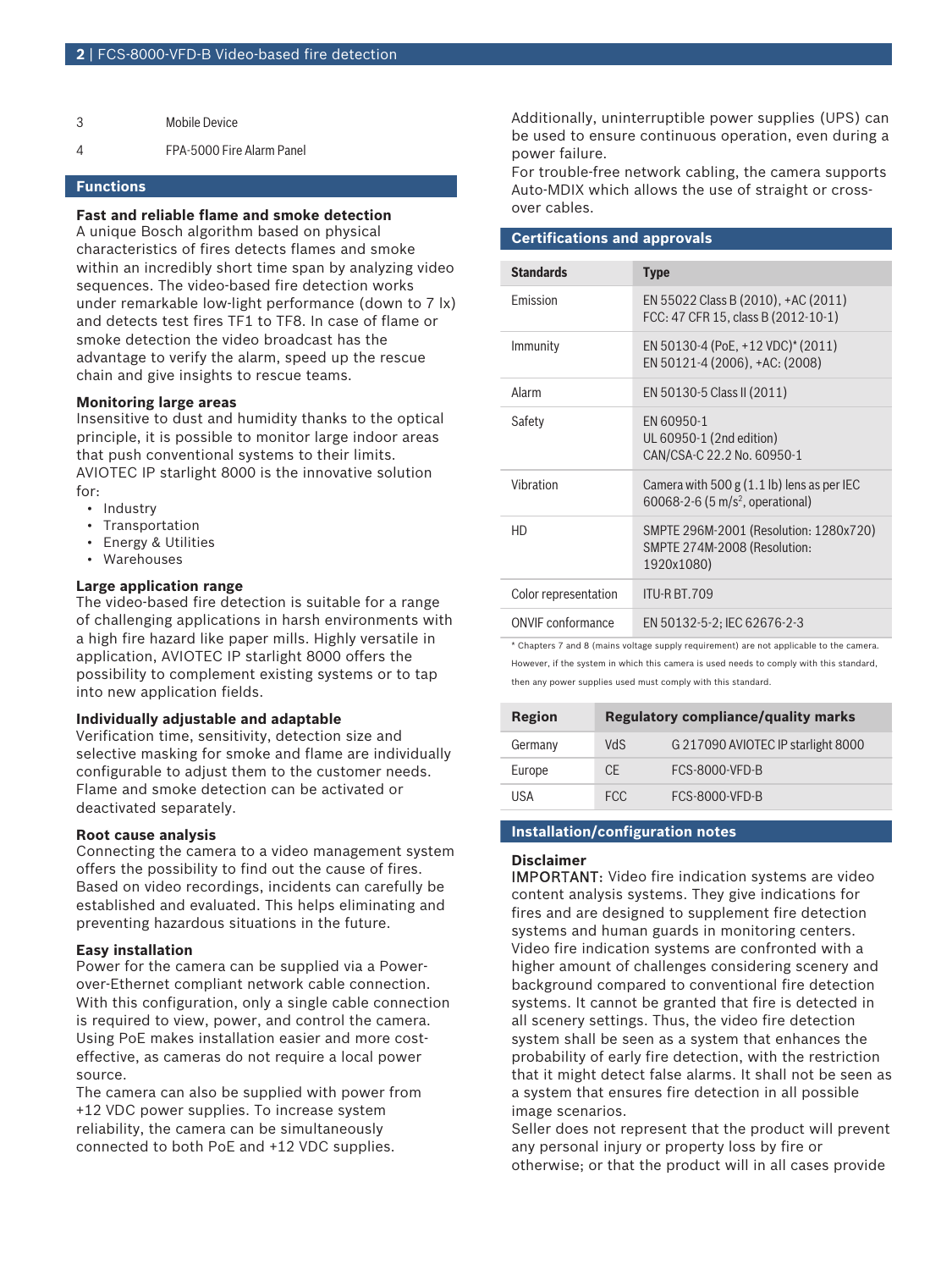adequate warning or protection. Buyer understands that a properly installed and maintained alarm may only reduce the risk of a fire or other events occurring without providing an alarm, but it is not insurance or a guarantee that such will not occur or that there will be no personal injury or property loss as a result.

Consequently, seller shall have no liability for any personal injury, property damage or other loss based on a claim the product failed to give warning.

The camera must be mounted according to the following graphic:



|                           | Distance to fire |
|---------------------------|------------------|
| $\mathsf{I}_{\mathsf{W}}$ | Flame width      |

The maximum distance to fire depends on  $f_w$  and the lens settings.

The tables below demonstrate exemplarily the maximum distances to a fire depending on fire size and opening angle of the camera lens:

# **Maximum distance to fire in m (Flame detection)**

|                |      |       | Opening angle [°] |
|----------------|------|-------|-------------------|
|                | 100  | 60    | 45                |
| Fire width [m] |      |       |                   |
| 0.3            | 12.6 | 19.2  | 25.1              |
| 0.5            | 21.0 | 32.0  | 41.9              |
|                | 42.1 | 64.1  | 83.9              |
| 2              | 84.3 | 128.3 | 167.8             |

**Maximum distance to fire in m (Smoke detection)**

|                 |      |      | Opening angle [°] |
|-----------------|------|------|-------------------|
|                 | 100  | 60   | 45                |
| Smoke width [m] |      |      |                   |
| 0.3             | 8.4  | 12.8 | 16.7              |
| 0.5             | 14.1 | 21.4 | 27.9              |

|   | 28.1 | 42.8 | 55.7 |
|---|------|------|------|
| c | 562  | 85.6 | 111A |

|  | <b>Parts included</b> |  |
|--|-----------------------|--|
|  |                       |  |

| Quant<br>ity | <b>Component</b>                                                 |
|--------------|------------------------------------------------------------------|
|              | AVIOTEC IP starlight 8000                                        |
|              | Varifocal SR Megapixel Lens<br>(LVF-5005C-S4109   F.01U.297.770) |
|              | TC9208 bracket<br>(TC9208   F.01U.143.919)                       |
|              |                                                                  |

# **Technical specifications**

| <b>Algorithm Overview</b>                                               |                                                                                                                                               |                |  |
|-------------------------------------------------------------------------|-----------------------------------------------------------------------------------------------------------------------------------------------|----------------|--|
| Min. detection size for Smoke, standard setting<br>(% of picture width) |                                                                                                                                               | 2.3            |  |
| Smoke speed<br>(% of picture height /s)                                 |                                                                                                                                               | $0.7 - 8.4$    |  |
| Min. Smoke density (%)                                                  |                                                                                                                                               | 40             |  |
| Min. detection size for Flame, standard setting<br>(% of picture width) |                                                                                                                                               | 1.6            |  |
| Min. illumination level (lx)                                            |                                                                                                                                               | $\overline{7}$ |  |
| <b>Audio streaming</b>                                                  |                                                                                                                                               |                |  |
| Standard                                                                | G.711, 8 kHz sampling rate<br>L16, 16 kHz sampling rate<br>AAC-LC, 48 kbps at 16 kHz sampling rate<br>AAC-LC, 80 kbps at 16 kHz sampling rate |                |  |
| Signal-to-Noise Ratio                                                   | $>50$ dB                                                                                                                                      |                |  |
| <b>Audio Streaming</b>                                                  | Full-duplex / half duplex                                                                                                                     |                |  |
| <b>Environmental</b>                                                    |                                                                                                                                               |                |  |
| Operating<br>Temperature                                                | -20°C to +50°C (-4°F to 122°F)                                                                                                                |                |  |
| <b>Storage Temperature</b>                                              | $-30^{\circ}$ C to $+70^{\circ}$ C ( $-22^{\circ}$ F to $+158^{\circ}$ F)                                                                     |                |  |
| <b>Operating Humidity</b>                                               | 20% to 93% RH                                                                                                                                 |                |  |
| <b>Storage Humidity</b>                                                 | up to 98% RH                                                                                                                                  |                |  |
| Input/output                                                            |                                                                                                                                               |                |  |
| Analog video out                                                        | SMB connector, CVBS (PAL/NTSC), 1 Vpp,<br>75 Ohm                                                                                              |                |  |
| Audio line in                                                           | 1 Vrms max, 18 kOhm typical,                                                                                                                  |                |  |
| Audio line out                                                          | 0.85 Vrms at 1.5 kOhm typical,                                                                                                                |                |  |
| Audio connectors                                                        | 3.5 mm mono jack                                                                                                                              |                |  |
| Alarm input                                                             | 2 inputs                                                                                                                                      |                |  |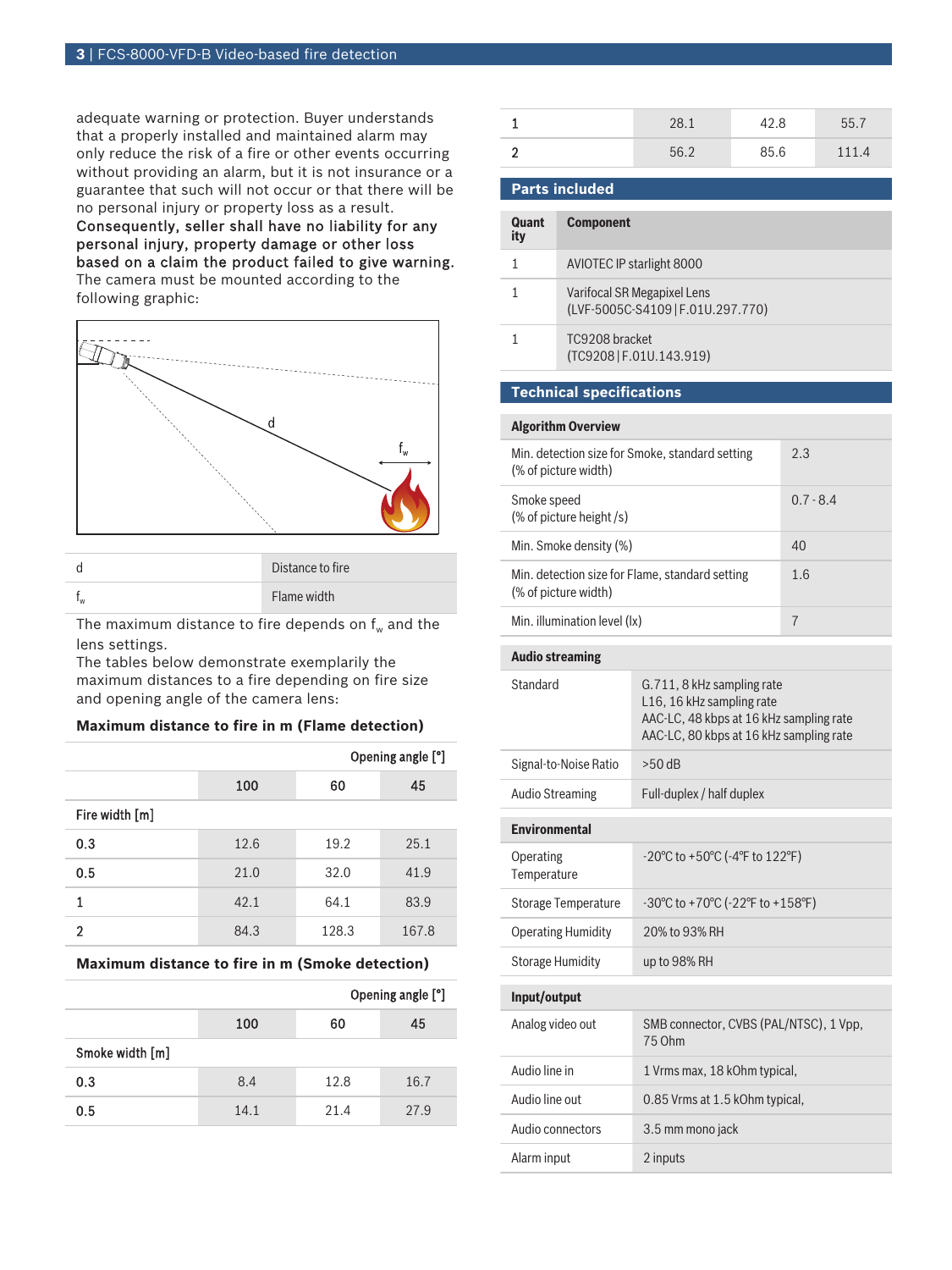| +5 VDC nominal; +40 VDC max. (DC-coupled<br>with 50 kOhm pull-up resistor to +3.3 VDC)<br>$(< 0.5 V$ is low; $> 1.4 V$ is high)                                                                                                                                                                                                                                    |
|--------------------------------------------------------------------------------------------------------------------------------------------------------------------------------------------------------------------------------------------------------------------------------------------------------------------------------------------------------------------|
| 1 output                                                                                                                                                                                                                                                                                                                                                           |
| 30 VAC or +40 VDC max.<br>Maximum 0.5 A continuous, 10VA (resistive<br>load only)                                                                                                                                                                                                                                                                                  |
| R.I45                                                                                                                                                                                                                                                                                                                                                              |
| RS-232/422/485                                                                                                                                                                                                                                                                                                                                                     |
|                                                                                                                                                                                                                                                                                                                                                                    |
| 10 s pre-alarm recording                                                                                                                                                                                                                                                                                                                                           |
| Supports up to 32 GB microSDHC / 2 TB<br>microSDXC card. (An SD card of Class 6 or<br>higher is recommended for HD recording)                                                                                                                                                                                                                                      |
| Continuous recording, ring recording. alarm/<br>events/schedule recording                                                                                                                                                                                                                                                                                          |
|                                                                                                                                                                                                                                                                                                                                                                    |
| 78 x 66 x 140 mm (3.07 x 2.6 x 5.52 inch)<br>without lens                                                                                                                                                                                                                                                                                                          |
| 855 g (1.88 lb) without lens                                                                                                                                                                                                                                                                                                                                       |
| RAL 9006 Metallic Titanium                                                                                                                                                                                                                                                                                                                                         |
| Bottom and top 1/4-inch 20 UNC                                                                                                                                                                                                                                                                                                                                     |
|                                                                                                                                                                                                                                                                                                                                                                    |
| IPv4, IPv6, UDP, TCP, HTTP, HTTPS, RTP/<br>RTCP, IGMP V2/V3, ICMP, ICMPv6, RTSP,<br>FTP, ARP, DHCP, APIPA (Auto-IP, link local<br>address), NTP (SNTP), SNMP (V1, V3, MIB-II),<br>802.1x, DNS, DNSv6, DDNS (DynDNS.org,<br>selfHOST.de, no-ip.com), SMTP, iSCSI,<br>UPnP (SSDP), DiffServ (QoS), LLDP, SOAP,<br>Dropbox <sup>™</sup> , CHAP, digest authentication |
| TLS 1.0, SSL, DES, 3DES                                                                                                                                                                                                                                                                                                                                            |
| 10/100 Base-T, auto-sensing, half/full duplex                                                                                                                                                                                                                                                                                                                      |
| ONVIF Profile S, Auto-MDIX                                                                                                                                                                                                                                                                                                                                         |
|                                                                                                                                                                                                                                                                                                                                                                    |
|                                                                                                                                                                                                                                                                                                                                                                    |
| CS mount (C-mount with adapter ring)                                                                                                                                                                                                                                                                                                                               |
| Standard 4-pin DC-iris connector                                                                                                                                                                                                                                                                                                                                   |
| Motorized back-focus adjustment                                                                                                                                                                                                                                                                                                                                    |
|                                                                                                                                                                                                                                                                                                                                                                    |

| <b>Power</b>              |                                                                                                                            |
|---------------------------|----------------------------------------------------------------------------------------------------------------------------|
| Power Supply              | 12 VDC;<br>Power-over-Ethernet 48 VDC nominal                                                                              |
| Current<br>Consumption    | 750 mA (12 VDC);<br>200 mA (PoE 48 VDC)                                                                                    |
| <b>Power Consumption</b>  | 9 W                                                                                                                        |
| PoE                       | IEEE 802.3af (802.3at Type 1) Class 3                                                                                      |
| <b>Sensor</b>             |                                                                                                                            |
| Type                      | 1/1.8" CMOS                                                                                                                |
| Total sensor pixels       | 6.1 MP                                                                                                                     |
| <b>Software</b>           |                                                                                                                            |
| Unit Configuration        | Via web browser or Configuration Manager                                                                                   |
| Firmware update           | Remotely programmable                                                                                                      |
| Software viewer           | Web browser, Bosch Video Client, or third<br>party software                                                                |
| <b>Video resolution</b>   |                                                                                                                            |
| 1080p HD                  | 1920 X 1080                                                                                                                |
| 720pHD                    | 1280 x 720                                                                                                                 |
| Upright 9:16<br>(cropped) | 400 x 720                                                                                                                  |
| D14:3 (cropped)           | 704 x 480                                                                                                                  |
| 480p SD                   | Encoding: 704 x 480;<br>Displayed: 854 x 480                                                                               |
| 432p SD                   | 768 x 432                                                                                                                  |
| 288p SD                   | 512 x 288                                                                                                                  |
| 240p SD                   | Encoding: 352 x 240;<br>Displayed: 432 x 240                                                                               |
| 144p SD                   | 256 x 144                                                                                                                  |
| <b>Video streaming</b>    |                                                                                                                            |
| Video compression         | H.264 (MP); M-JPEG                                                                                                         |
| Streaming                 | Multiple configurable streams in H.264 and M-<br>JPEG, configurable frame rate and bandwidth.<br>Regions of Interest (ROI) |
| Overall IP Delay          | Min. 120 ms, Max. 340 ms                                                                                                   |
| GOP structure             | IP, IBP, IBBP                                                                                                              |
| <b>Encoding interval</b>  | 1 to 30 [25] fps                                                                                                           |
| Encoder regions           | Up to 8 areas with encoder quality settings per<br>area                                                                    |